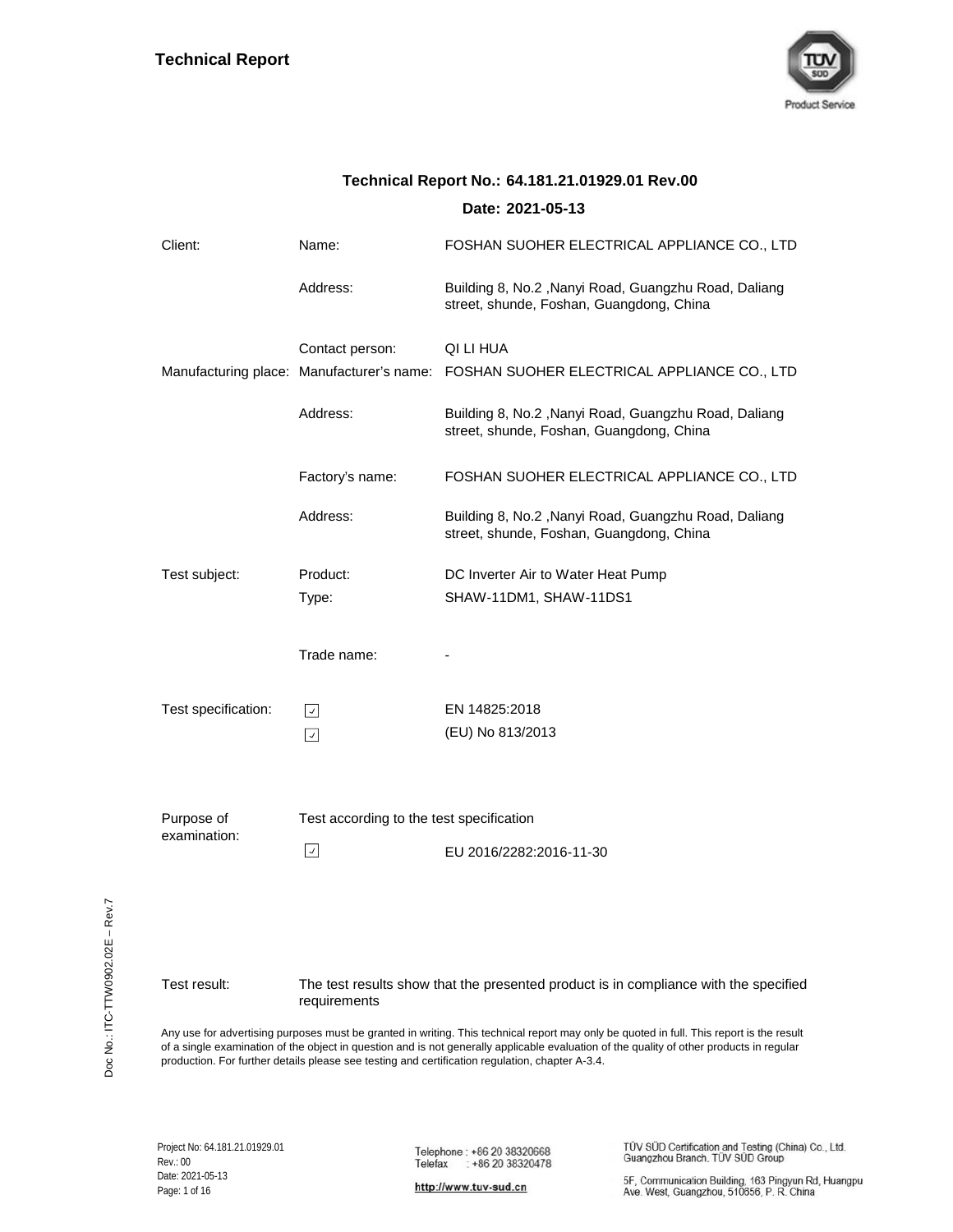

### **1 Description of the test subject**

### **1.1 Function**

Manufacturer's specification for intended use: Manufacturer's specification for predictive use: According to user manual The appliance is air to water heat pump.

### **1.2 Consideration of the foreseeable use**

 $\Box$  Not applicable

- $\Box$  Covered through the applied standard
- $\Box$ Covered by the following comment
- $\Box$  Covered by attached risk analysis

### **1.3 Technical Data**

 $\Box$  Non detachable cord  $\vert$  Permanent connection to fixed wiring Operation mode:  $\Box$  Continuous operation;  $\Box$  Intermittent operation;  $\Box$  Short time operation; Rated Power (W) : Rated Current (A) : 22.00 Class I Protection Against Moisture : Rated Voltage (V) : **Stationary** Protection Class : SHAW-11DM1, SHAW-11DS1 R410A /2200g  $\Box$  Colder IP X4 Model : 4800 Sound power level dB(A) : N/A Declared parameters : Refrigerant/charge (g) : Average Warmer 220-240V~ 50 Construction : Supply connection : Rated Frequency (Hz) : Series No : P210305082

http://www.tuv-sud.cn

TÜV SÜD Certification and Testing (China) Co., Ltd. Guangzhou Branch, TÜV SÜD Group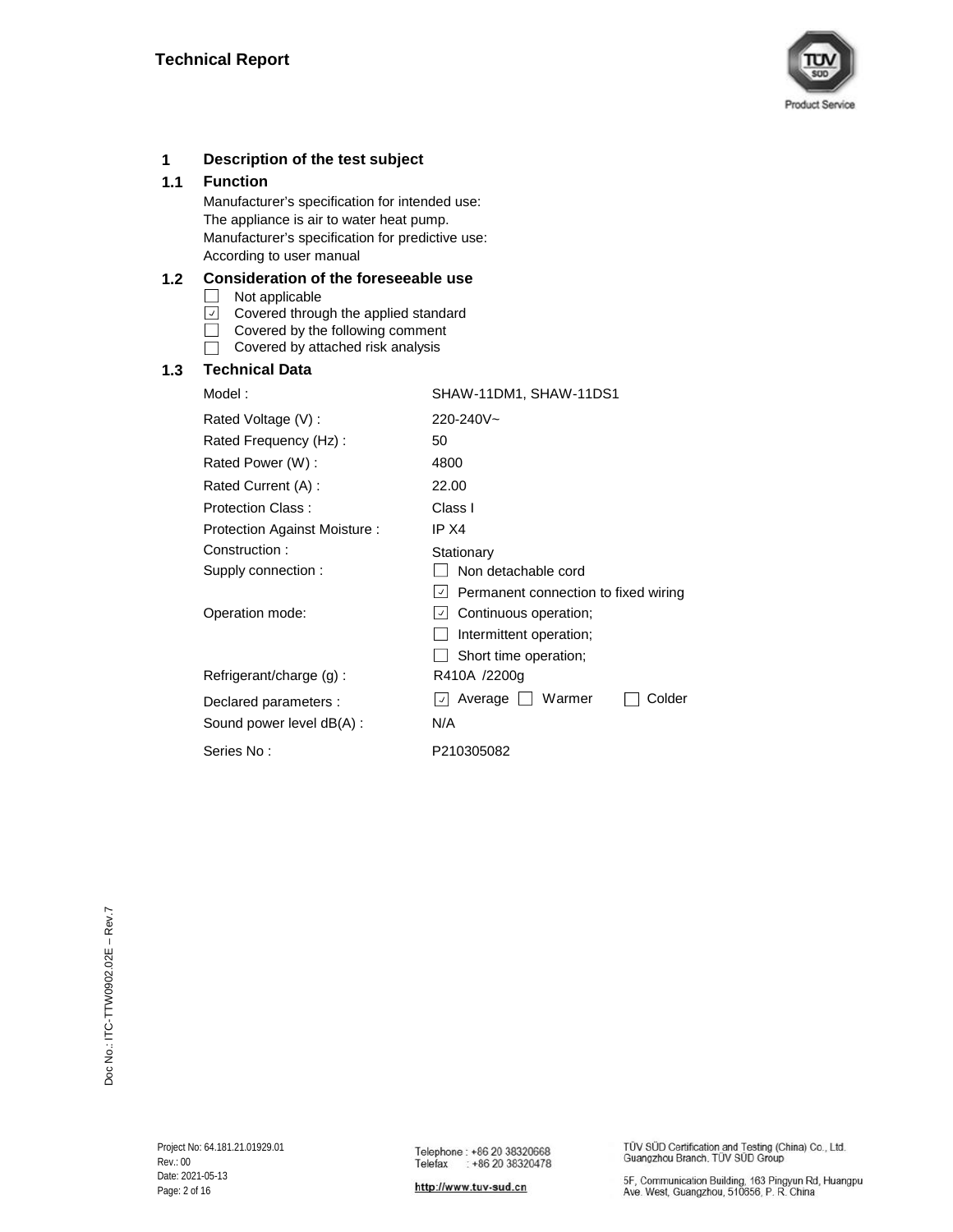

### **2 Order**

- **2.1 Date of Purchase Order, Customer's Reference** 2021-04-15, QI LI HUA
- **2.2** 2021-04-15 Address: No.16, Juncheng Road, Huangpu district,Guangzhou, China **Receipt of Test Sample, Condition, Location** GZ-Lans Experimental Technology Co., Ltd. Laboratory For Energy test:
- **2.3 Date of Testing**

to 2021-04-16 2021-04-22

### **2.4 Location of Testing**

Same as 2.2

- **2.5 Points of Non-compliance or Exceptions of the Test Procedure** N/A
- **3 Test Results**
- **3.1** See Appendix I **Positive Test Results**

### **4 Remark**

N/A

- **4.1** The user manual has been examined according to the minimum requirements described in the product standard. The manufacturer is responsible for the accuracy of further particulars as well as of the composition and layout.
- **4.2** When the product is placed on the market, it must be accompanied with safety Instructions written in official language of the country. The instructions shall give information regarding safe operation, installation and maintenance.

### **5 Documentation**

- Appendix I Test results
- Appendix II Marking plate
- Appendix III photo documentation
- Appendix IV Construction data form
- Appendix V Test equipment list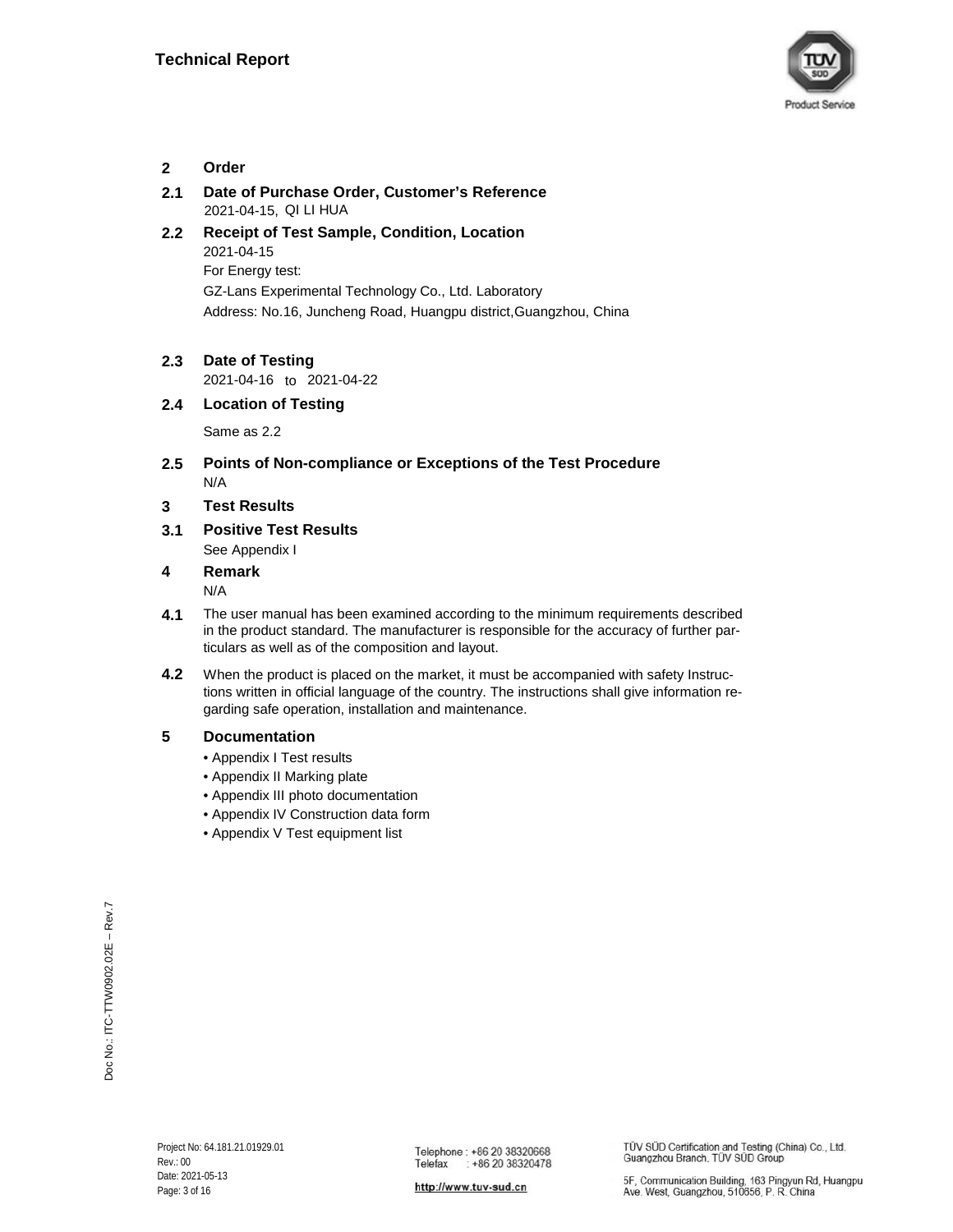

### **6 Summary**

- 1) The appliance is Intelligent Inverter Heat Pump, including a whole compression type refrigerant circuit to heat water in another circuit. The appliance was for cooling and heating water function, this report only for heating capacity test.
- 2) The main power is supplied by a 3-pole supply cable not with plug which not supply by manufactory.
- 3) Water enthalpy method was adopted in this report.
- 4) Standby mode power, off mode power and thermostat-off mode power were tested according to clause 12 of standard EN 14825:2018.
- 5) The model SHAW-11DM1 is same as SHAW-11DS1 except for model's name and appearance difference. And the test are carried out at models SHAW-11DM1.

# **TÜV SÜD Certification and Testing (China) Co., Ltd. Guangzhou Branch TÜV SÜD Group**

| Tested by:   | William Liang, Project Handler     |                 |
|--------------|------------------------------------|-----------------|
|              | printed name, function & signature | William.<br>Ver |
| Approved by: | Tony Xie, Designated Reviewer      | $\frac{1}{2}$   |

*printed name, function & signature*



http://www.tuv-sud.cn

TÜV SÜD Certification and Testing (China) Co., Ltd. Guangzhou Branch, TÜV SÜD Group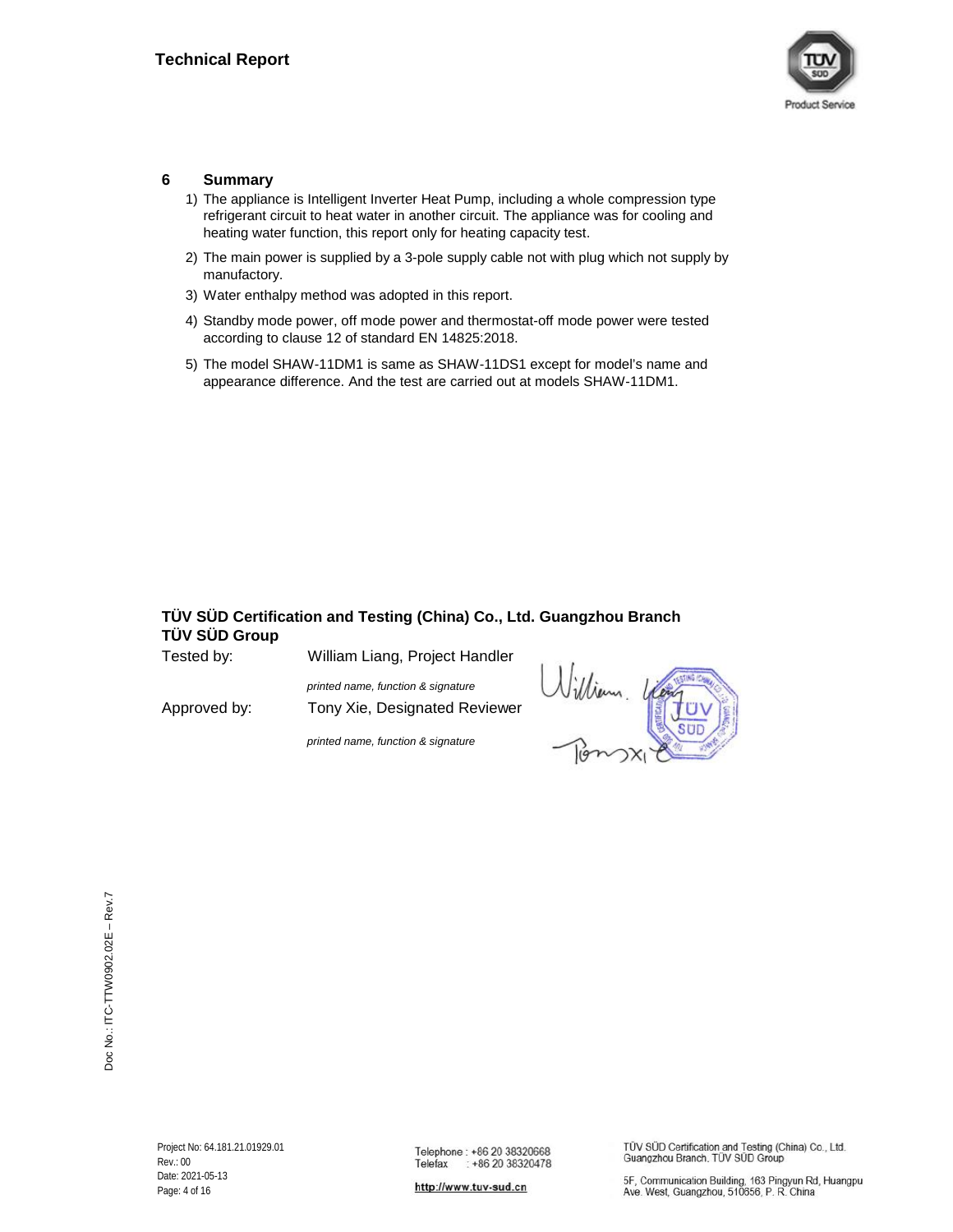

| <b>Appendix I Test results</b>            |                                                                                                        |                                                                      |       |                        |              |        |                   |                            |                                 |
|-------------------------------------------|--------------------------------------------------------------------------------------------------------|----------------------------------------------------------------------|-------|------------------------|--------------|--------|-------------------|----------------------------|---------------------------------|
| Table 1.                                  | Heating mode(Low temperature application):                                                             |                                                                      |       |                        |              |        |                   |                            | P                               |
| <b>Model</b>                              | SHAW-11DM1                                                                                             |                                                                      |       |                        |              |        |                   |                            |                                 |
| <b>Product</b>                            | Air to Water                                                                                           | <b>Heating</b><br>season                                             |       | $\sqrt{ }$ Averag<br>е |              | Warmer |                   | Colder                     |                                 |
| type                                      |                                                                                                        |                                                                      |       |                        |              |        |                   |                            |                                 |
| 1. Test conditions:                       |                                                                                                        |                                                                      |       |                        |              |        |                   |                            |                                 |
|                                           |                                                                                                        | <b>Part Load Ratio</b><br><b>Outdoor heat</b><br>in $%$<br>exchanger |       |                        |              |        |                   |                            | <b>Indoor heat</b><br>exchanger |
| Condition                                 | Formula                                                                                                |                                                                      | A     | W                      |              |        | Inlet dry (wet)   |                            | Inlet/outlet water              |
|                                           |                                                                                                        |                                                                      |       |                        |              |        | bulb              | temperatures (°C)          |                                 |
|                                           |                                                                                                        |                                                                      |       |                        |              |        | temperature<br>°C |                            |                                 |
| Α                                         | (-7-16)/(Tdesignh-16)                                                                                  |                                                                      | 88    | N/A                    | N/A          |        | $-7(-8)$          |                            | a/34                            |
| $\overline{\mathsf{B}}$                   | (+2-16)/ (Tdesignh-16)                                                                                 |                                                                      | 54    | N/A                    | N/A          |        | 2(1)              |                            | a/30                            |
| С                                         | (+7-16)/(Tdesignh-16)                                                                                  |                                                                      | 35    | N/A                    | N/A          |        | 7(6)              |                            | a/27                            |
| D<br>Ē                                    | (+12-16)/(Tdesignh-16)                                                                                 | (TOL-16)/ (Tdesignh-16)                                              | 15    | N/A                    | N/A          |        | 12(11)<br>TOL     |                            | a/24<br>a / 35.3                |
| F                                         |                                                                                                        | (Tbivalent-16)/(Tdesignh-16)                                         |       |                        |              |        | Tbiv              |                            | a/34                            |
| G                                         | (-15-16)/(Tdesignh-16)                                                                                 |                                                                      | N/A   | N/A                    | N/A          |        | $-15$             |                            | N/A                             |
| at 30/35 conditions.                      | Remark: a) With the water flow rate as determined at the standard rating conditions given in EN14511-2 |                                                                      |       |                        |              |        |                   |                            |                                 |
|                                           | 2. Tested data/correction data(Average):                                                               |                                                                      |       |                        |              |        |                   |                            |                                 |
| General test                              | Unit                                                                                                   | $A(-7)/W34$                                                          |       | A2/W30                 | A7/W27       |        | A12/W24           | A(-                        | A(-                             |
| conditions/<br>Part-Load                  |                                                                                                        | (88%)                                                                |       | (54%)                  | (35%)        |        | (15%)             | 10)/W35.<br>3<br>$(100\%)$ | 7)/W34<br>(88%)                 |
|                                           |                                                                                                        | A                                                                    |       | B                      | $\mathsf{C}$ |        | D                 | E                          | F                               |
| Data<br>collection<br>period              | hh: min:sec                                                                                            | 4:00:00                                                              |       | 4:00:00                | 2:00:00      |        | 2:00:00           | 4:00:00                    | 4:00:00                         |
| The heat<br>pump<br>defrosts              | --                                                                                                     | Yes                                                                  |       | Yes                    | No.          |        | No                | Yes                        | Yes                             |
| Complete<br>Cycles                        | -−                                                                                                     | 3                                                                    |       | 1                      | 0            |        | $\Omega$          | 2                          | 3                               |
| <b>Barometric</b><br>pressure             | kPa                                                                                                    | 101.02                                                               |       | 101.02                 | 101.02       |        | 101.02            | 101.02                     | 101.02                          |
| Voltage                                   | $\overline{\mathsf{V}}$                                                                                | 230.3                                                                |       | 220.4                  | 220.0        |        | 219.8             | 230.3                      | 230.3                           |
| Current input<br>of the unit              | A                                                                                                      | 12.49                                                                | 4.86  |                        | 4.36         |        | 3.77              | 13.78                      | 12.49                           |
| Power input<br>of the unit                | kW                                                                                                     | 2.428                                                                | 0.874 |                        | 0.857        |        | 0.737             | 2.906                      | 2.428                           |
| Test conditions indoor unit               |                                                                                                        |                                                                      |       |                        |              |        |                   |                            |                                 |
| <b>Inlet Water</b><br>temperature,<br>DB  | °C                                                                                                     | 29.95                                                                |       | 27.65                  | 24.31        |        | 20.78             | 31.41                      | 29.95                           |
| <b>Outlet Water</b><br>temperature,<br>DB | °C                                                                                                     | 33.44                                                                |       | 29.80                  | 27.04        |        | 24.00             | 34.92                      | 33.44                           |

TÜV SÜD Certification and Testing (China) Co., Ltd.<br>Guangzhou Branch, TÜV SÜD Group

http://www.tuv-sud.cn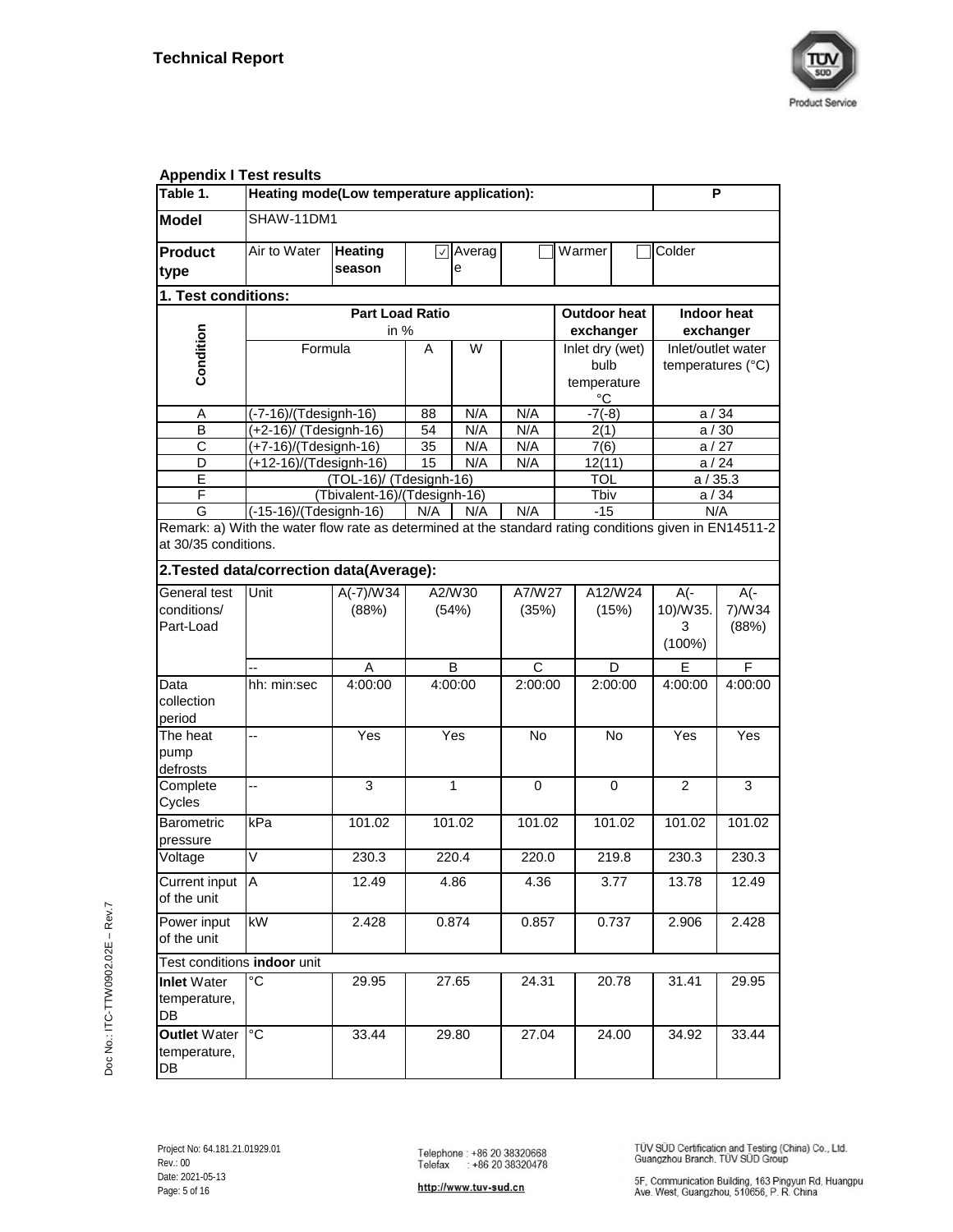

| <b>Appendix I Test results</b>         |                                              |                      |                                |       |       |          |                  |
|----------------------------------------|----------------------------------------------|----------------------|--------------------------------|-------|-------|----------|------------------|
|                                        | Test conditions outdoor unit                 |                      |                                |       |       |          |                  |
| Air inlet<br>temperature,              | $\overline{C}$                               | $-6.71$              | 2.03                           | 7.01  | 12.11 | $-9.73$  | $-6.71$          |
| DB                                     |                                              |                      |                                |       |       |          |                  |
| Air inlet<br>temperature,<br>WВ        | °C                                           | $-7.81$              | 1.02                           | 6.00  | 11.01 | $-10.68$ | $-7.81$          |
| Summary of the results                 |                                              |                      |                                |       |       |          |                  |
| <b>Total heating</b><br>capacity       | kW                                           | 6.509                | 4.024                          | 5.105 | 5.999 | 6.546    | 6.509            |
| Effective<br>power input               | kW                                           | 2.450                | 0.896                          | 0.879 | 0.760 | 2.928    | 2.450            |
| Coefficient of<br>performance<br>(COP) | Ξ.                                           | 2.66                 | 4.49                           | 5.81  | 7.90  | 2.24     | 2.66             |
| Compressor<br>frequency                | Hz                                           | 75                   | 30                             | 30    | 30    | 80       | 75               |
| Water flow                             | $m^3/h$                                      | 1.60                 | 1.60                           | 1.60  | 1.60  | 1.60     | 1.60             |
|                                        | 3. Calculation/conclusion for SCOP(Average): |                      |                                |       |       |          |                  |
| Tdesignh(°C)                           | $-10$                                        |                      | Tbiv( $°C$ ) -7                |       |       |          |                  |
| Pdesignh(kW                            | 7.358                                        |                      | TOL(°C) -10                    |       |       |          |                  |
|                                        | Test result A, B, C, D, E, F conditions:     |                      |                                |       |       |          |                  |
| Condition                              | Part load                                    | Measured<br>capacity | COP at<br>measured<br>capacity | Cdh   | CR    |          | COP at part load |
| Έ                                      | 7.358                                        | 6.546                | 2.24                           | 0.00  | 1.00  |          | 2.24             |
| F                                      | 6.509                                        | 6.509                | 2.66                           | 0.00  | 1.00  |          | 2.66             |
| Α                                      | 6.509                                        | 6.509                | 2.66                           | 0.00  | 1.00  |          | 2.66             |
| B                                      | 3.962                                        | 4.024                | 4.49                           | 0.00  | 0.98  |          | 4.49             |
| $\overline{\mathsf{C}}$                | 2.547                                        | 5.105                | 5.81                           | 0.99  | 0.50  |          | 5.75             |
| D                                      | 1.132                                        | 5.999                | 7.90                           | 0.99  | 0.19  |          | 7.57             |
|                                        | CR: part load divided by capacity;           |                      |                                |       |       |          |                  |

http://www.tuv-sud.cn

TÜV SÜD Certification and Testing (China) Co., Ltd.<br>Guangzhou Branch, TÜV SÜD Group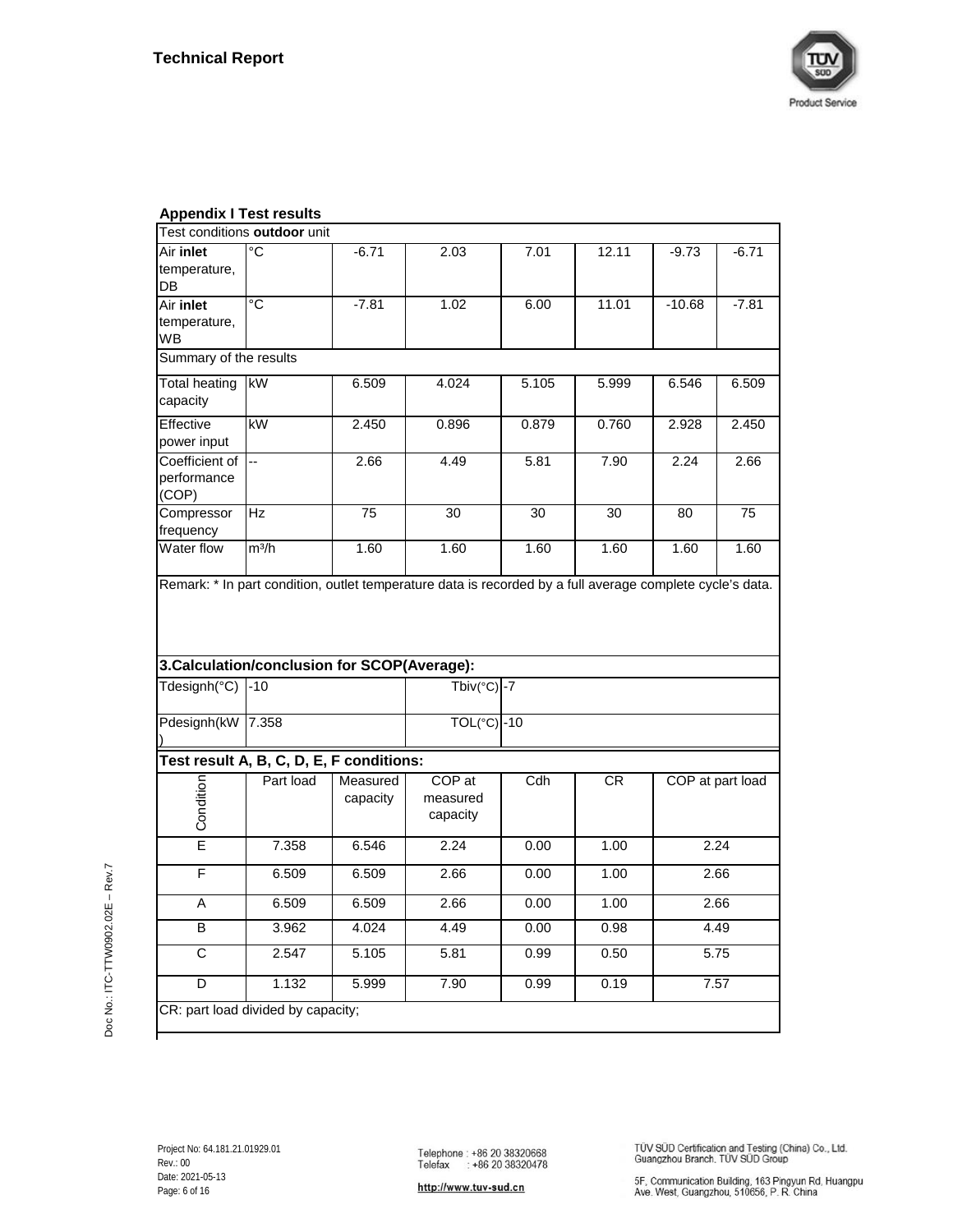

# **Appendix I Test results**

| <b>Electric power consumptions</b>                                                           | Unit     | Value  |
|----------------------------------------------------------------------------------------------|----------|--------|
| Thermostat-off mode $[P_{\text{TO}}]$                                                        | kW       | 0.047  |
| Standby mode $[P_{\text{SB}}]$                                                               | kW       | 0.047  |
| Crankcase heater [P <sub>CK</sub> ]                                                          | kW       | 0.000  |
| Off mode [P <sub>OFF</sub> ]                                                                 | kW       | 0.047  |
| <b>Conclusions:</b>                                                                          | Unit     | Value  |
| SCOPon:                                                                                      | kWh/kWh  | 4.49   |
| SCOP:                                                                                        | kWh/kWh  | 4.48   |
| Q <sub>H</sub> :                                                                             | kWh/year | 15202  |
| $Q_{HE}$ :                                                                                   | kWh/year | 3391   |
| $\eta_{\text{s.h}}$                                                                          | %        | 176.3  |
| Seasonal space heating energy<br>efficiency classes: (According (EU)<br>No 811/2013 Table 2) |          | $A+++$ |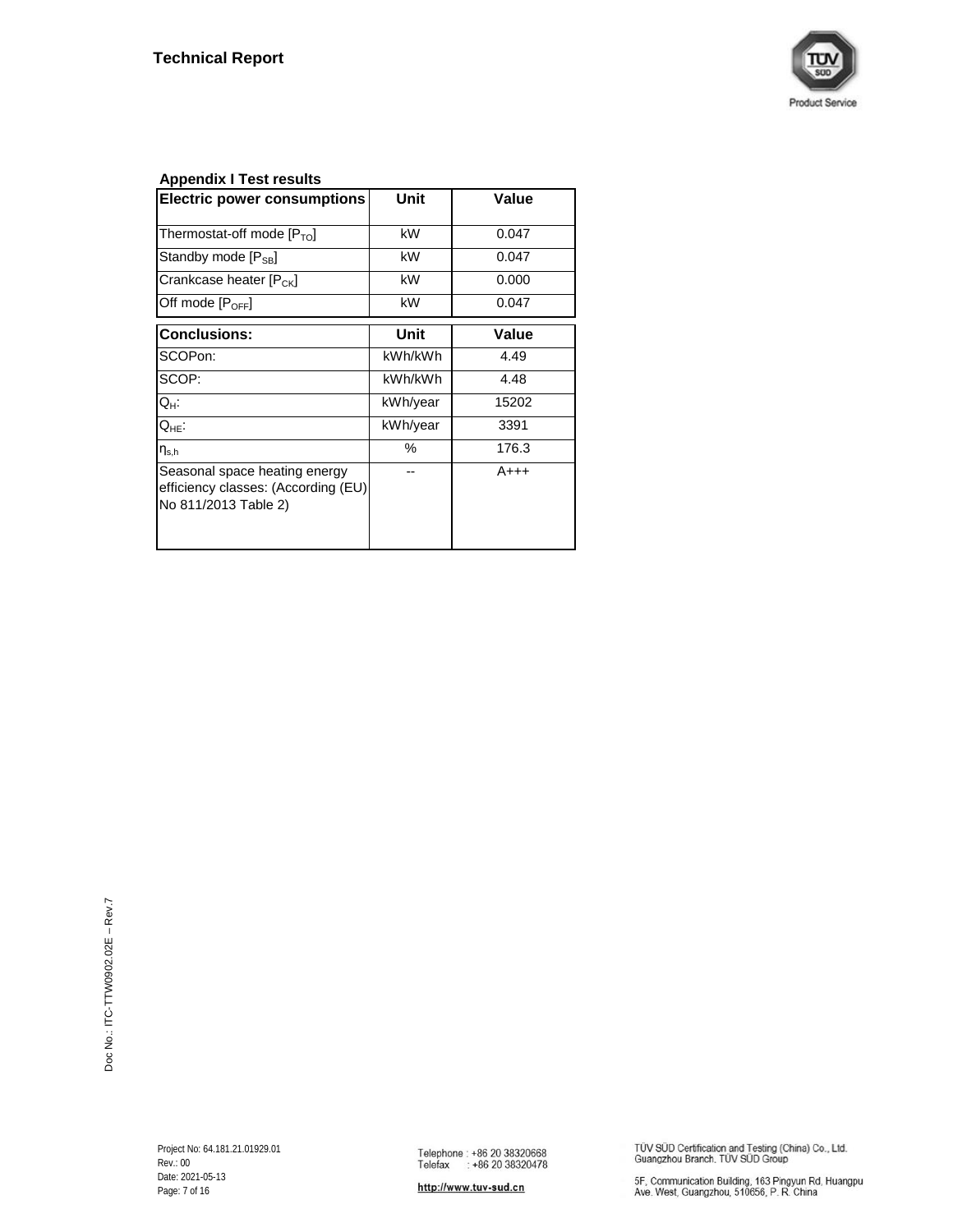

| <b>Appendix I Test results</b>            |                                                                                                        |                                               |                 |             |              |                |                |                 |              |                                         |
|-------------------------------------------|--------------------------------------------------------------------------------------------------------|-----------------------------------------------|-----------------|-------------|--------------|----------------|----------------|-----------------|--------------|-----------------------------------------|
| Table 2.                                  | Heating mode(Medium temperature application):                                                          |                                               |                 |             |              |                |                |                 |              | P                                       |
| <b>Model</b>                              | SHAW-11DM1                                                                                             |                                               |                 |             |              |                |                |                 |              |                                         |
| <b>Product</b>                            | Air to Water                                                                                           | <b>Heating</b>                                | $\vert$ $\vert$ | Averag      |              |                | Warmer         |                 | Colder       |                                         |
| type                                      |                                                                                                        | season                                        |                 | е           |              |                |                |                 |              |                                         |
| 1. Test conditions:                       |                                                                                                        |                                               |                 |             |              |                |                |                 |              |                                         |
|                                           |                                                                                                        | <b>Part Load Ratio</b><br><b>Outdoor heat</b> |                 |             |              |                |                |                 |              | Indoor heat                             |
| Condition                                 |                                                                                                        | in $%$                                        |                 | W           | C            |                | exchanger      |                 |              | exchanger                               |
|                                           | Formula                                                                                                |                                               | A               |             |              |                | bulb           | Inlet dry (wet) |              | Inlet/outlet water<br>temperatures (°C) |
|                                           |                                                                                                        |                                               |                 |             |              |                | °C             | temperature     |              |                                         |
| Α                                         | (-7-16)/(Tdesignh-16)                                                                                  |                                               | 88              | N/A         | N/A          |                | $-7(-8)$       |                 |              | a/52                                    |
| B<br>$\overline{\text{c}}$                | (+2-16)/ (Tdesignh-16)                                                                                 |                                               | 54              | N/A         | N/A          |                | 2(1)           |                 |              | a/42                                    |
| $\overline{D}$                            | (+7-16)/(Tdesignh-16)<br>(+12-16)/(Tdesignh-16)                                                        |                                               | 35<br>15        | N/A<br>N/A  | N/A<br>N/A   |                | 7(6)<br>12(11) |                 |              | a/36<br>a/30                            |
| Ē                                         |                                                                                                        | (TOL-16)/ (Tdesignh-16)                       |                 |             |              |                | <b>TOL</b>     |                 |              | a/55.3                                  |
| F                                         |                                                                                                        | (Tbivalent-16)/(Tdesignh-16)                  |                 |             |              |                | Tbiv           |                 |              | a/52                                    |
| G                                         | $\sqrt{(-15-16)/(T}$ designh-16)                                                                       |                                               | N/A             | N/A         | N/A          |                | $-15$          |                 |              | N/A                                     |
| at 47/55 conditions.                      | Remark: a) With the water flow rate as determined at the standard rating conditions given in EN14511-2 |                                               |                 |             |              |                |                |                 |              |                                         |
|                                           | 2. Tested data/correction data(Average):                                                               |                                               |                 |             |              |                |                |                 |              |                                         |
| General test                              | Unit                                                                                                   | $A(-7)/W52$                                   |                 | A2/W42      | A7/W36       |                |                | A12/W30         | A(-          | $A(-)$                                  |
| conditions/                               |                                                                                                        | (88%)                                         |                 | (54%)       | (35%)        |                |                | (15%)           | 10)/W55.     | 7)/W52                                  |
| Part-Load                                 |                                                                                                        |                                               |                 |             |              |                |                |                 | 3<br>(100%)  | (88%)                                   |
|                                           |                                                                                                        | Α                                             |                 | В           | C            |                |                | D               | E            | F                                       |
| Data<br>collection<br>period              | hh: min:sec                                                                                            | 4:00:00                                       |                 | 2:00:00     | 2:00:00      |                |                | 2:00:00         | 4:00:00      | 4:00:00                                 |
| The heat                                  | --                                                                                                     | Yes                                           |                 | <b>No</b>   | No           |                |                | No              | Yes          | Yes                                     |
| pump<br>defrosts                          |                                                                                                        |                                               |                 |             |              |                |                |                 |              |                                         |
| Complete<br>Cycles                        | ÷,                                                                                                     | 3                                             |                 | $\mathbf 0$ | 0            |                |                | $\Omega$        | $\mathbf{1}$ | 3                                       |
| Barometric<br>pressure                    | kPa                                                                                                    | 101.02                                        |                 | 101.02      | 101.02       |                |                | 101.02          | 101.02       | 101.02                                  |
| Voltage                                   | $\overline{\mathsf{V}}$                                                                                | 230.3                                         |                 | 229.2       | 229.2        |                |                | 229.2           | 230.4        | 230.3                                   |
| Current input<br>of the unit              | Α                                                                                                      | 16.56                                         | 6.02            |             | 5.00<br>4.25 |                |                | 16.90           | 16.56        |                                         |
| Power input<br>of the unit                | kW                                                                                                     | 3.715                                         | 1.274           |             |              | 0.876<br>1.045 |                |                 | 3.795        | 3.715                                   |
| Test conditions indoor unit               |                                                                                                        |                                               |                 |             |              |                |                |                 |              |                                         |
| <b>Inlet Water</b><br>temperature,<br>DB  | °C                                                                                                     | 44.94                                         |                 | 38.26       | 31.63        |                |                | 25.00           | 48.58        | 44.94                                   |
| <b>Outlet Water</b><br>temperature,<br>DB | $^{\circ}C$                                                                                            | 50.99                                         |                 | 42.02       | 36.02        |                |                | 30.06           | 54.09        | 50.99                                   |

# Doc No.: ITC-TTW0902.02E - Rev.7 Doc No.: ITC-TTW0902.02E – Rev.7

TÜV SÜD Certification and Testing (China) Co., Ltd.<br>Guangzhou Branch, TÜV SÜD Group

http://www.tuv-sud.cn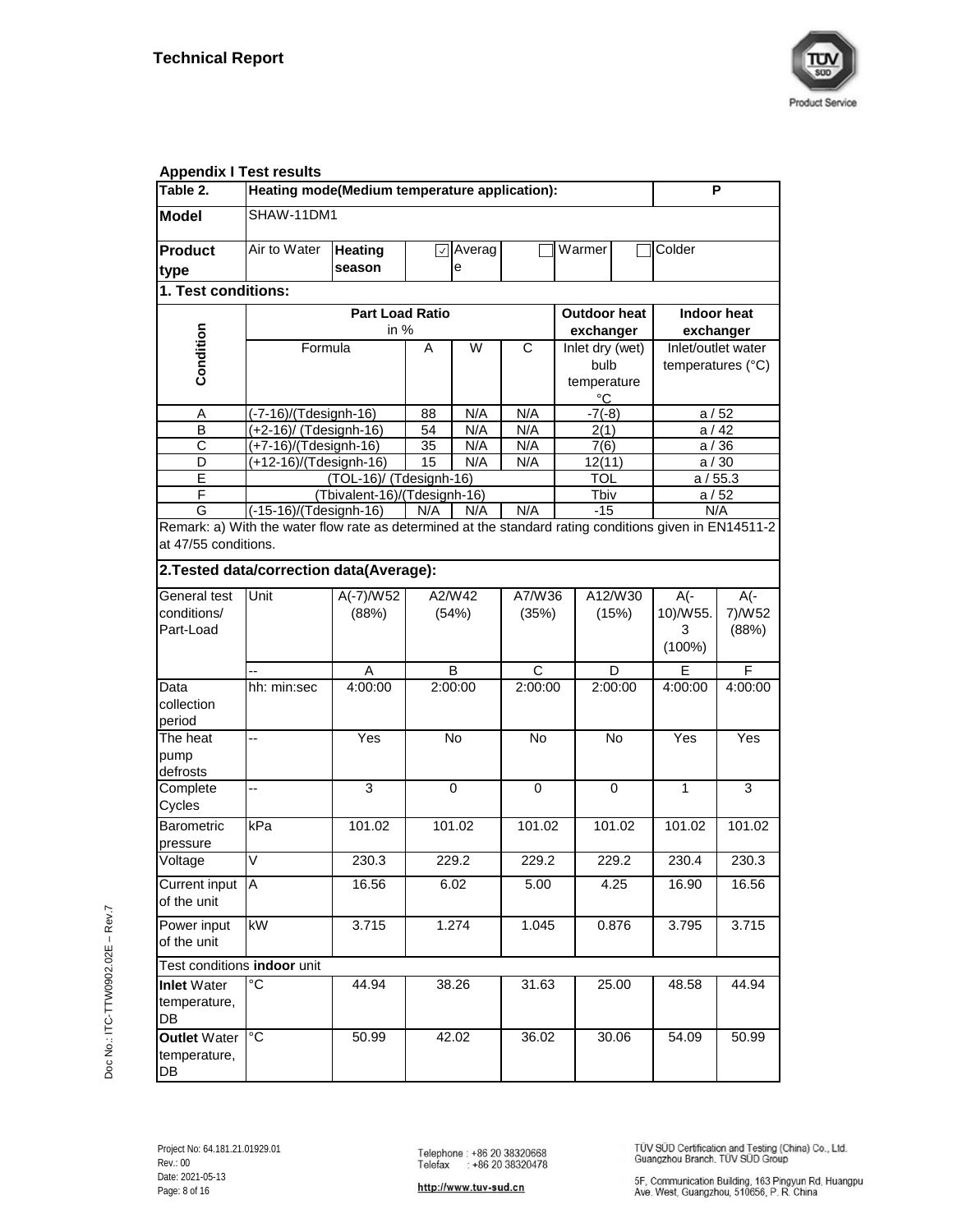

| Appenaix i Test resuits                |                                              |                      |                                |       |       |          |                  |
|----------------------------------------|----------------------------------------------|----------------------|--------------------------------|-------|-------|----------|------------------|
|                                        | Test conditions outdoor unit                 |                      |                                |       |       |          |                  |
| Air inlet<br>temperature,<br>DB        | ី                                            | $-6.55$              | 2.01                           | 7.01  | 12.17 | $-9.77$  | $-6.55$          |
| Air inlet<br>temperature,<br><b>WB</b> | $\overline{C}$                               | $-7.81$              | 1.01                           | 6.00  | 11.03 | $-10.62$ | $-7.81$          |
| Summary of the results                 |                                              |                      |                                |       |       |          |                  |
| <b>Total heating</b><br>capacity       | kW                                           | 7.041                | 4.374                          | 5.109 | 5.891 | 6.410    | 7.041            |
| Effective<br>power input               | kW                                           | 3.720                | 1.279                          | 1.049 | 0.880 | 3.800    | 3.720            |
| Coefficient of<br>performance<br>(COP) | u.                                           | 1.89                 | 3.42                           | 4.87  | 6.69  | 1.69     | 1.89             |
| Compressor<br>frequency                | Hz                                           | 80                   | 30                             | 30    | 30    | 80       | 80               |
| Water flow                             | $m^3/h$                                      | 1.00                 | 1.00                           | 1.00  | 1.00  | 1.00     | 1.00             |
|                                        | 3. Calculation/conclusion for SCOP(Average): |                      |                                |       |       |          |                  |
|                                        |                                              |                      | Tbiv( $°C$ ) -7                |       |       |          |                  |
| Tdesignh(°C)                           | $-10$                                        |                      |                                |       |       |          |                  |
| Pdesignh(kW 7.959                      |                                              |                      | $TOL(^{\circ}C)$ -10           |       |       |          |                  |
|                                        | Test result A, B, C, D, E, F conditions:     |                      |                                |       |       |          |                  |
| Condition                              | Part load                                    | Measured<br>capacity | COP at<br>measured<br>capacity | Cdh   | CR    |          | COP at part load |
| Ē                                      | 7.959                                        | 6.410                | 1.69                           | 0.00  | 1.00  |          | 1.69             |
| F                                      | 7.041                                        | 7.041                | 1.89                           | 0.00  | 1.00  |          | 1.89             |
| Α                                      | 7.041                                        | 7.041                | 1.89                           | 0.00  | 1.00  |          | 1.89             |
| B                                      | 4.286                                        | 4.374                | 3.42                           | 0.00  | 0.98  |          | 3.42             |
| $\overline{\mathsf{c}}$                | 2.755                                        | 5.109                | 4.87                           | 0.99  | 0.54  |          | 4.83             |
| D                                      | 1.224                                        | 5.891                | 6.69                           | 0.99  | 0.21  |          | 6.45             |
| CR: part load divided by capacity;     |                                              |                      |                                |       |       |          |                  |

# **Appendix I Test results**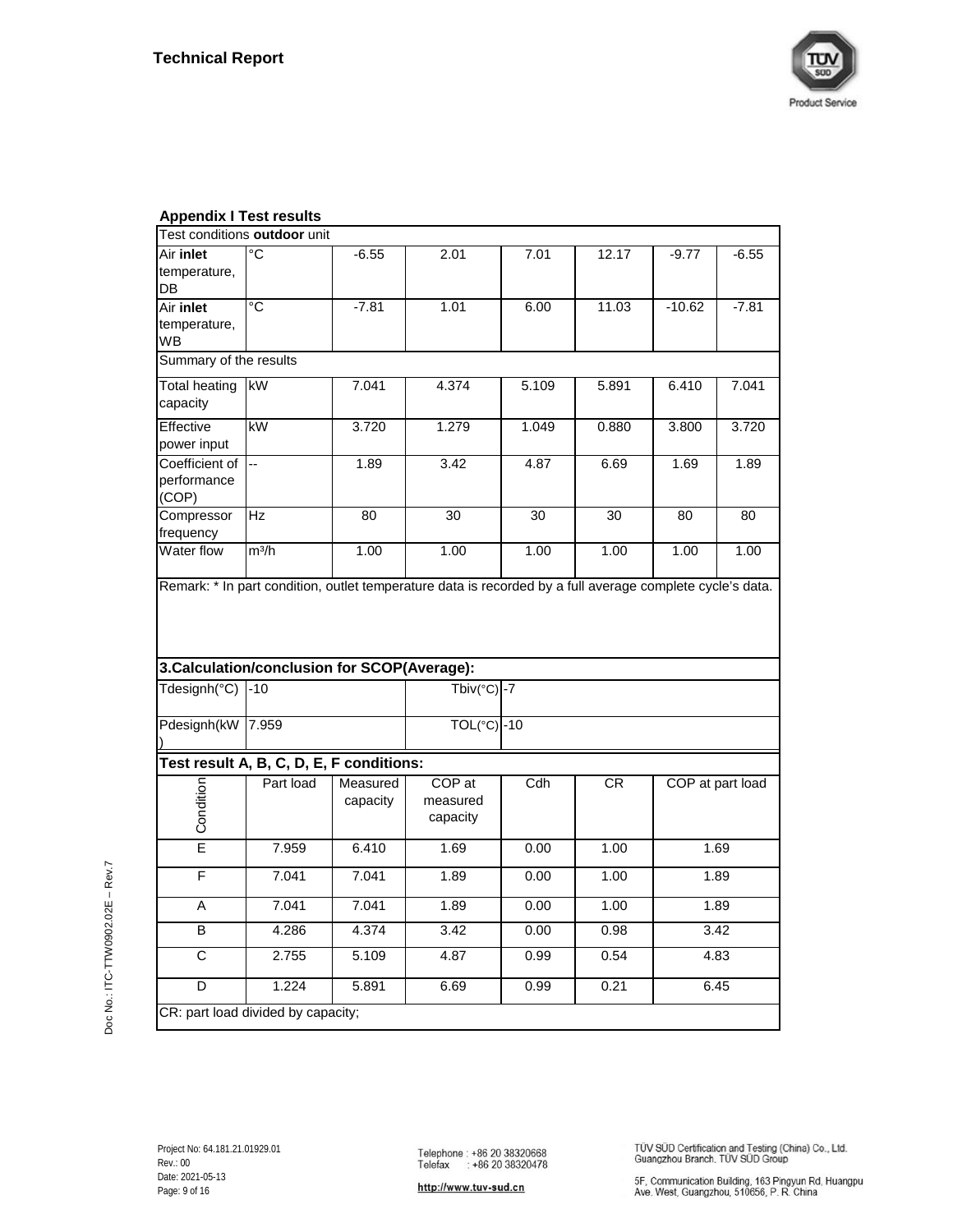

# **Appendix I Test results**

| <b>Electric power consumptions</b>                                                           | Unit     | Value |
|----------------------------------------------------------------------------------------------|----------|-------|
| Thermostat-off mode $[PTO]$                                                                  | kW       | 0.047 |
| Standby mode $[P_{\text{SB}}]$                                                               | kW       | 0.047 |
| Crankcase heater [P <sub>CK</sub> ]                                                          | kW       | 0.000 |
| Off mode [P <sub>OFF</sub> ]                                                                 | kW       | 0.047 |
| <b>Conclusions:</b>                                                                          | Unit     | Value |
| SCOPon:                                                                                      | kWh/kWh  | 3.48  |
| SCOP:                                                                                        | kWh/kWh  | 3.47  |
| Q <sub>H</sub> :                                                                             | kWh/year | 16443 |
| $Q_{HE}$ :                                                                                   | kWh/year | 4733  |
| $\eta_{\text{s.h}}$                                                                          | %        | 136.0 |
| Seasonal space heating energy<br>efficiency classes: (According (EU)<br>No 811/2013 Table 1) |          | $A++$ |

TÜV SÜD Certification and Testing (China) Co., Ltd.<br>Guangzhou Branch, TÜV SÜD Group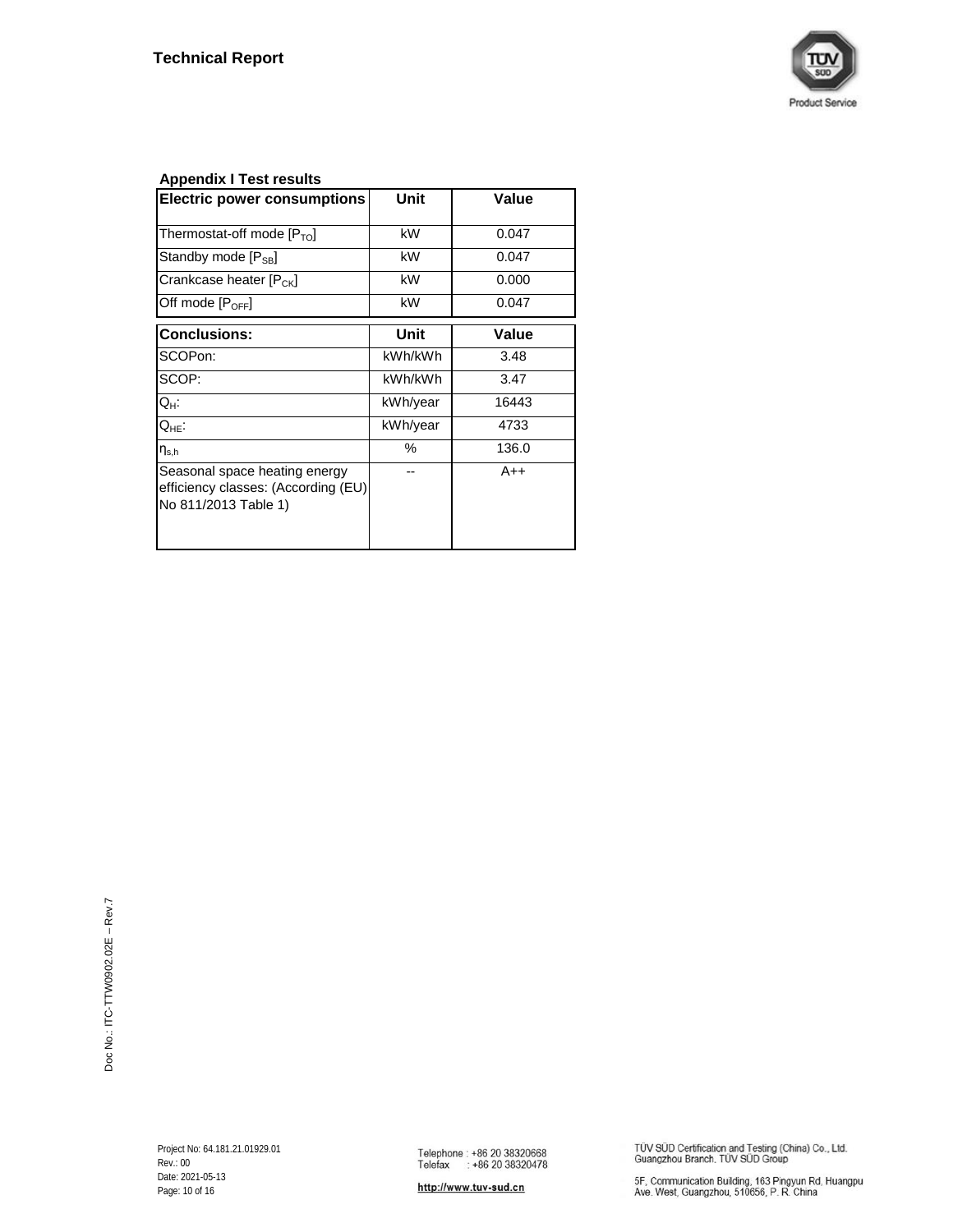

# **Appendix II Marking plate**

**Model: SHAW-11DM1**

**Nameplate**

| Model                             | SHAW-11DM1       |
|-----------------------------------|------------------|
| <b>Power Supply</b>               | 220 - 240V~/50Hz |
| <b>WaterProof Level</b>           | IPX4             |
| <b>Electric Shock Proof Grade</b> |                  |
| Heating Capacity (A7/W35)         | 4.5/11.5kW       |
| Heating Power Input (A7)          | 1.25/2.92kW      |
| Cooling Capacity (A35/W7)         | 4.4/10.8kW       |
| Cooling Power Input (A35)         | 1.59/3.6kW       |
| <b>Water Flow</b>                 | $2.0m^3/h$       |
| <b>Water connection</b>           | <b>DN25</b>      |
| Noise Level                       | 49dB(A)          |
| Operation pressure(low side)      | 1.2MPa           |
| Operation pressure(high side)     | 4.0MPa           |
| Maximum allowable pressure        | 4.2MPa           |
| <b>Rated Power Input</b>          | 4.8kW            |
| <b>Rated Current Input</b>        | 22A              |
| Refigerant/Weight                 | R410A/2200g      |
| Net Weight                        | 110kg            |
| Net size(W*D*H)                   | 1110*460*850mm   |

uliding 8, No.2 ,Nanyi Road, Guangzhu Road, Daliang street, shunde, Foshan, Guangdong, China

Remark: The model SHAW-11DM1 is same as SHAW-11DS1 except for model's name and appearance difference.

http://www.tuv-sud.cn

TÜV SÜD Certification and Testing (China) Co., Ltd.<br>Guangzhou Branch, TÜV SÜD Group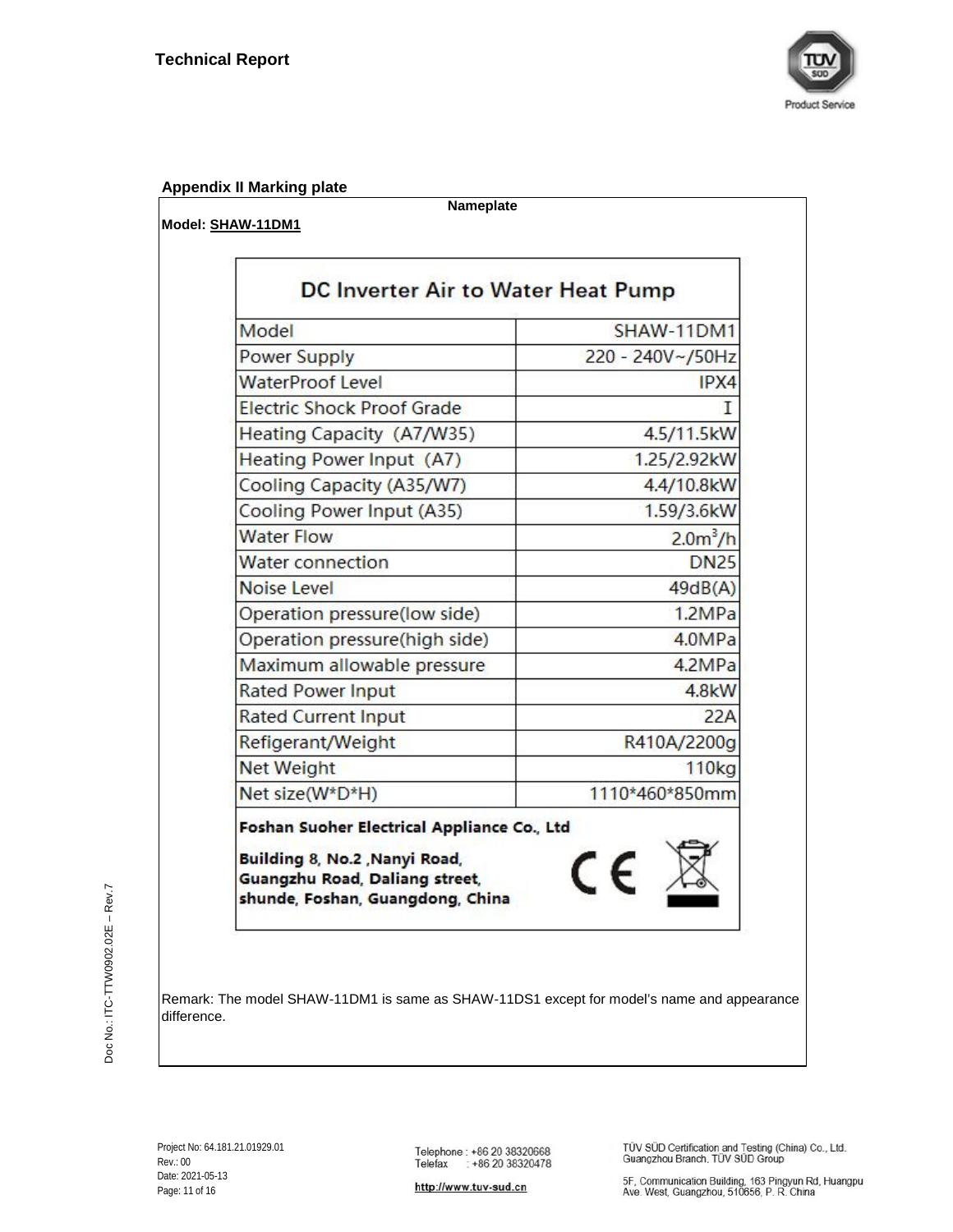



# **Appendix III photo documentaiton**

Doc No.: ITC-TTW0902.02E - Rev.7 Doc No.: ITC-TTW0902.02E – Rev.7

> Project No: 64.181.21.01929.01 Rev.: 00 Date: 2021-05-13 Page: 12 of 16

Telephone: +86 20 38320668<br>Telefax : +86 20 38320478

TÜV SÜD Certification and Testing (China) Co., Ltd.<br>Guangzhou Branch, TÜV SÜD Group

http://www.tuv-sud.cn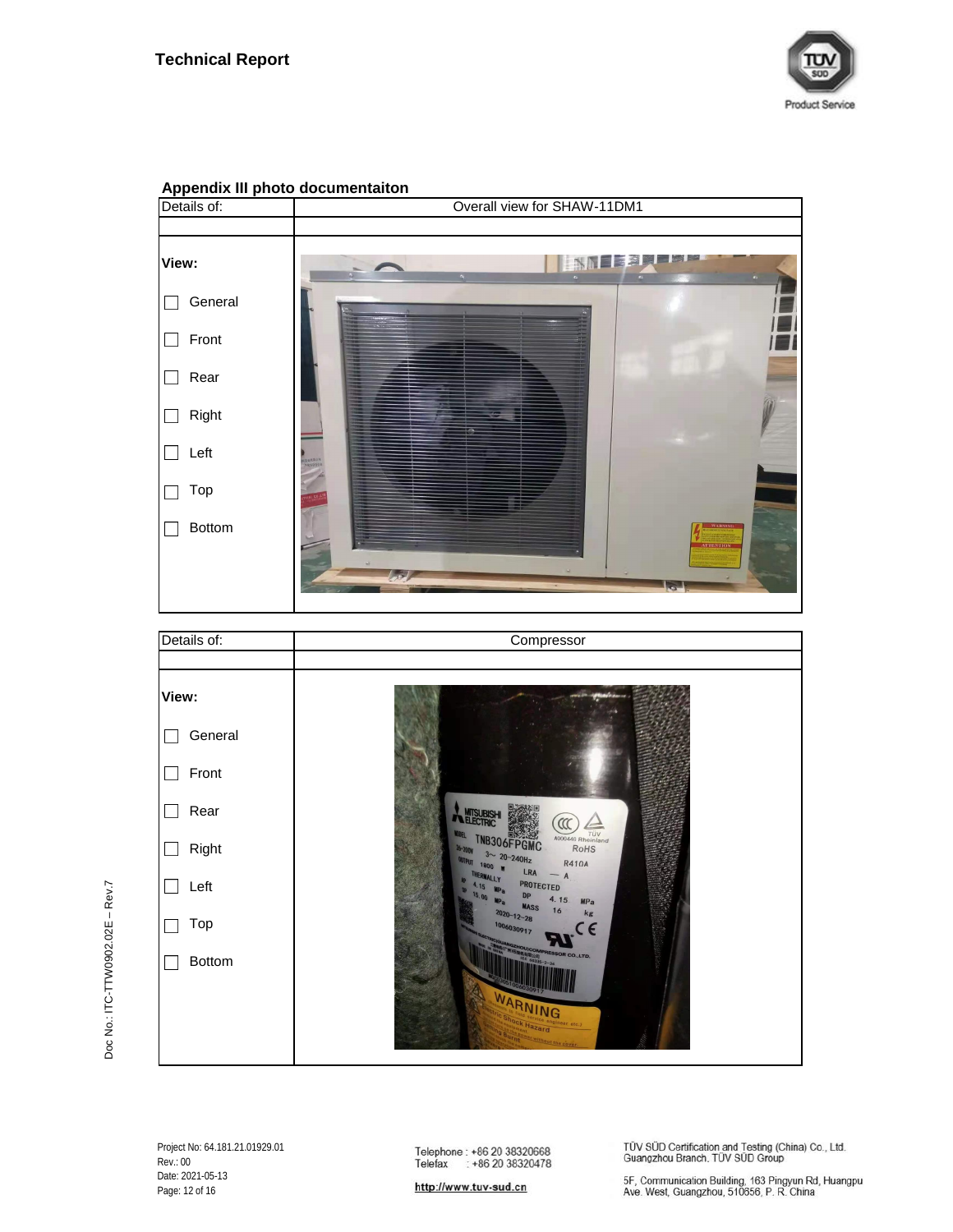

| . .<br>Details of: | Fan Motor                                                                                   |
|--------------------|---------------------------------------------------------------------------------------------|
|                    |                                                                                             |
| View:              |                                                                                             |
| General            |                                                                                             |
| Front              |                                                                                             |
| Rear               | RD80HA4 FAN MOTOR FOR AIR CONDITIONER                                                       |
| Right              | $-0$ BU FG<br>DC310V 80W<br>-ORD Vm DC310V<br>$0.3A$ $ECL$<br>O WH Voc DC15V<br>8P 850r/min |
| Left               | -0 YE Vsp DC0-65V<br>OBK GND 230905433<br>ROT. Jiangmen LT Motor Co., Ltd.                  |
| Top                | Q.C.Pass<br><b>RoHS</b><br>000973                                                           |
| <b>Bottom</b>      | 20210406                                                                                    |
|                    |                                                                                             |
|                    |                                                                                             |
| Details of:        | Main Control Board                                                                          |

## **Appendix III photo documentaiton**



http://www.tuv-sud.cn

TÜV SÜD Certification and Testing (China) Co., Ltd.<br>Guangzhou Branch, TÜV SÜD Group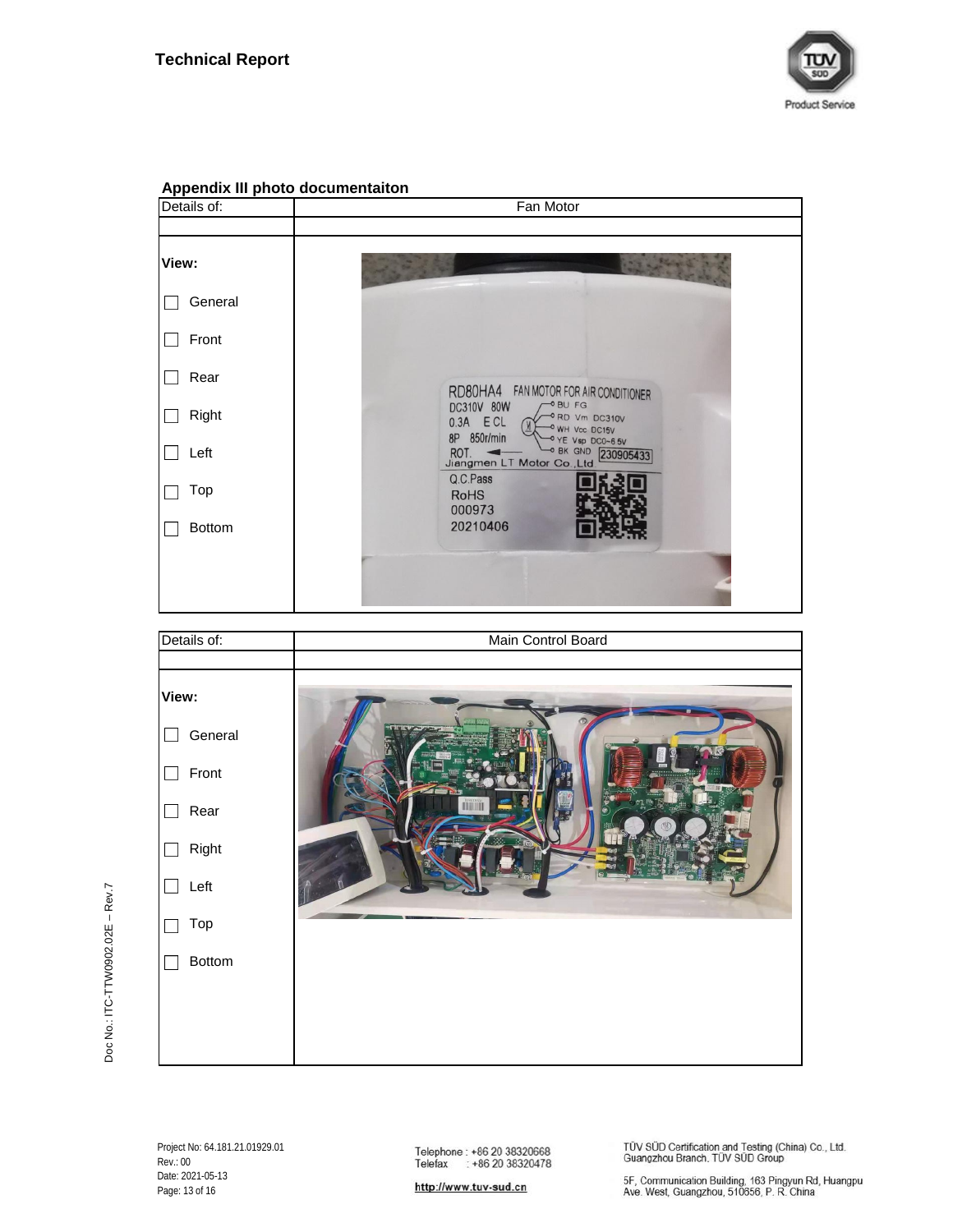



# **Appendix III photo documentaiton**

http://www.tuv-sud.cn

TÜV SÜD Certification and Testing (China) Co., Ltd.<br>Guangzhou Branch, TÜV SÜD Group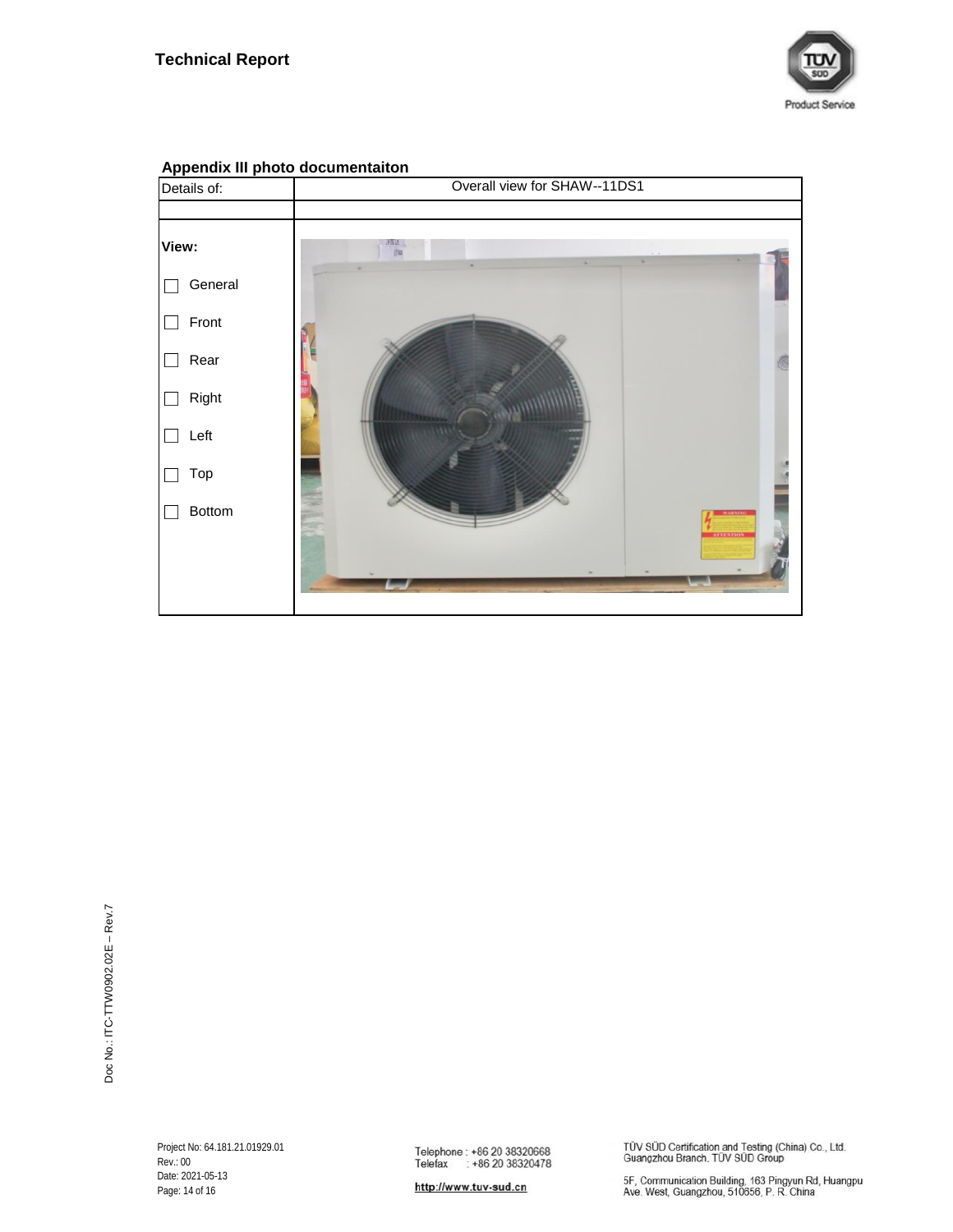

|  | <b>Appendix IV Construction data form</b> |  |
|--|-------------------------------------------|--|
|--|-------------------------------------------|--|

| Model: SHAW-11DM1, SHAW-11DS1 |                 |                                                |
|-------------------------------|-----------------|------------------------------------------------|
| Part                          |                 | <b>Technical data</b>                          |
| 1. Compressor                 |                 |                                                |
|                               | Manufacture:    | MITSUBISHI ELECTRIC (GUANGZHOU)                |
|                               |                 | COMPRESSOR CO., LTD.                           |
|                               | Type:           | TNB306FPGMC                                    |
|                               | Rated capacity: | 1800W; R410A                                   |
|                               | Serial-number:  | MGC03051006030917                              |
| 2. Condenser                  |                 |                                                |
|                               | Manufacture:    | SWEP Technology (Suzhou) Co., Ltd.             |
|                               | Type:           | F85H*30/1P-NSC-M 9.65+16+2*28.75               |
|                               | Heat exchanger: | Plate heat exchanger                           |
|                               | Dimension (mm): | 119mm*526mm*65mm                               |
| 3. Evaporator                 |                 |                                                |
|                               | Manufacture:    | Foshan Hanlin Refrigeration Equipment Co., Ltd |
|                               | Type:           | 310204018                                      |
|                               | Heat exchanger: | Finned heat exchanger                          |
|                               | Dimension (mm): | 1026mm*44mm*800mm                              |
| 4. Fan motor                  |                 |                                                |
|                               | Manufacture:    | Jiangmen LT Motor Co., Ltd.                    |
|                               | Type:           | RD80HA4                                        |
|                               | Fan type:       | 4 blade                                        |
| 5. Main control board         |                 |                                                |
|                               | Manufacture:    | Guangdong Chico Electronic Inc.                |
|                               | Type:           | SH333046                                       |
|                               | Specification:  | 220-240V; 50Hz                                 |

TÜV SÜD Certification and Testing (China) Co., Ltd.<br>Guangzhou Branch, TÜV SÜD Group